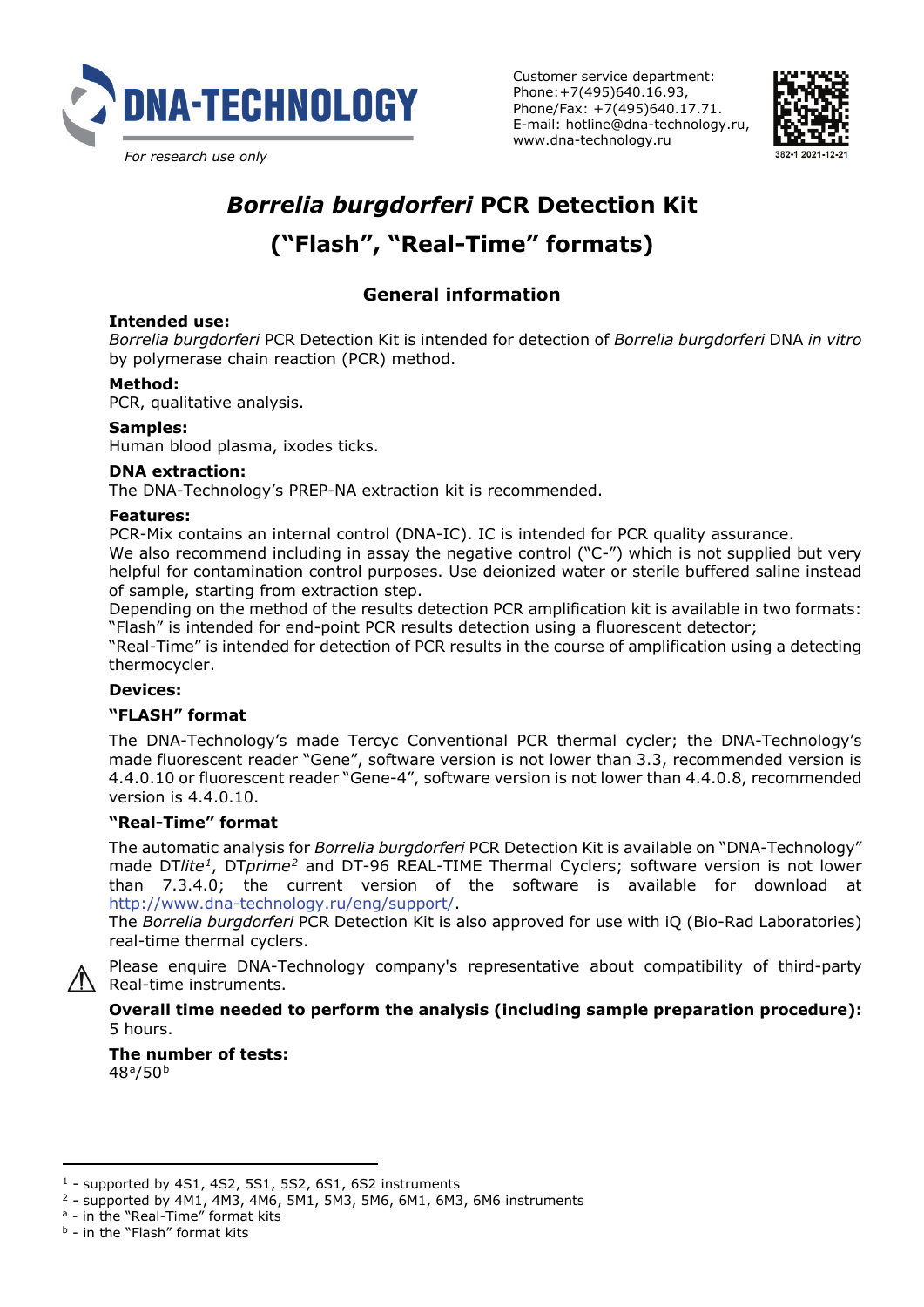# **Kit contents:**

| Reagent                              |        | <b>Ouantity</b>               |  |
|--------------------------------------|--------|-------------------------------|--|
| Paraffin sealed PCR-mix              | 20 µL  | $48^{\circ}/50^{\circ}$ tubes |  |
| Tag-polymerase solution              | 500 µL | 1 tube                        |  |
| PCR buffer (Background) <sup>b</sup> | 200 µL | 1 tube                        |  |
| Mineral oil                          | 1 mL   | 1 tube                        |  |
| Positive control                     | 75 uL  | 1 tube                        |  |

| ---<br><b>a</b>          | Hex | RUX | - |
|--------------------------|-----|-----|---|
| Borrelia burgdorferi DNA | ᅭ   |     |   |

# **Procedure**

# **1 PCR amplification**<br>**1.1** Mark the required nu

**1.1** Mark the required number of the tubes with paraffin sealed PCR-mix considering samples, negative control ("C-") and positive control ("C+").

**Example.** If you need to test 2 samples, mark 4 tubes (one for each sample, one for "C-", one for "C+").

When used "Flash" format kit it is necessary to mark two additional tubes with paraffin sealed PCR-mix ("BACKGROUND" tubes) to control the background fluorescence.

**Example.** If you need to test 2 samples, mark 6 tubes (1 for each sample, 1 for "C-", 1 for "C+", 2 for "BACKGROUND").

| Sample 1                               | Tube 1 |
|----------------------------------------|--------|
| Sample 2                               | Tube 2 |
| $"C-"$                                 | Tube 3 |
| $C + T$                                | Tube 4 |
| "BACKGROUND"- 1 ("Flash" format only!) | Tube 5 |
| "BACKGROUND"- 2 ("Flash" format only!) | Tube 6 |

**1.2** Vortex the Taq-polymerase solution thoroughly (3-5 sec), then spin briefly (1-3 sec).<br>**1.3** Add 10 uL of Taq-polymerase solution into each tube except "BACKGROUND" tubes.

- **1.3** Add 10 μL of Taq-polymerase solution into each tube except "BACKGROUND" tubes. Add 10 μL of PCR buffer into each "BACKGROUND" tube. Avoid paraffin layer break.
- **1.4** Add one drop (~20 μL) of mineral oil into each tube. Close tubes tightly.<br>**1.5** Add 5.0 μL of the DNA sample into corresponding PCR-tubes. Open the
- **1.5** Add 5.0 μL of the DNA sample into corresponding PCR-tubes. Open the tube, add DNA sample, then close the tube before proceeding to the next DNA sample to prevent contamination. Use filter tips. Do not add DNA into the "C-", "C+", "BACKGROUND" tubes.
- **1.6** Add 5.0 μL of the "C-" which passed whole DNA extraction procedures into "C-" and "BACKGROUND" tubes. Add 5.0 μL of the "C+" into corresponding tube. Avoid paraffin layer break.
- **1.7** Spin tubes briefly at 1000 RPM for 3-5 sec.<br>**1.8** Place the tubes to the detecting thermal cycle
- Place the tubes to the detecting thermal cycler or Tercyc thermal cycler.

#### **1.9** FLASH" format

<span id="page-1-2"></span><span id="page-1-1"></span><span id="page-1-0"></span> $\overline{a}$ 

Carry out the PCR considering the reaction volume of 35  $\mu$ L (see Table 1 for reference).

**1.10** "Real-time" format

#### For DT*lite* and DT*prime* devices:

Launch RealTime<sup>'</sup> PCR software and choose the Device handling mode. Create and save a new test if you do this test for the first time. In subsequent runs add the "*Borrelia burgdorferi*" test to the protocol, specify the number and ID's of the samples, specify the position of the tubes in the thermal unit (p. 1.8) and run PCR (see Table 2 for reference).

#### For ICycler IQ device:

Turn on the device and the power supply of the device's optical part, leave to heat for 30 minutes. Run Software iCycler (or Bio-Rad iQ5). Create and save a new protocol when the given type of the test for the first time. In subsequent productions select the saved protocol, install configuration of the plate (file with data of the sample ID's and their position in the plate) and run PCR considering the volume of reaction mix 35 μL (see Table 3 for reference).

#### **2 Data collection and data analysis**

"Flash" format. Detection of PCR results is carried out using PCR detector "Gene" or "Gene-4" according to the instruction of the device (the threshold values are 1,75–2,10 for a specific product and 2,50 for internal control) or with horizontal gel electrophoresis (see Table 5 and user's guide to the reagent kit for PCR products detection with the gel-electrophoresis method). Interpretation of the results is carried out in accordance with Tables 4, 5. "Real-Time" format. Detection of PCR results is carried out using DT*lite*, DT*prime* or iCycler iQ5 according to the instruction of the devices or with horizontal gel electrophoresis (see Table 5 and user's guide to the reagent kit for PCR products detection with the gel-electrophoresis method). Interpretation of the results is carried out in accordance with Tables 4, 5.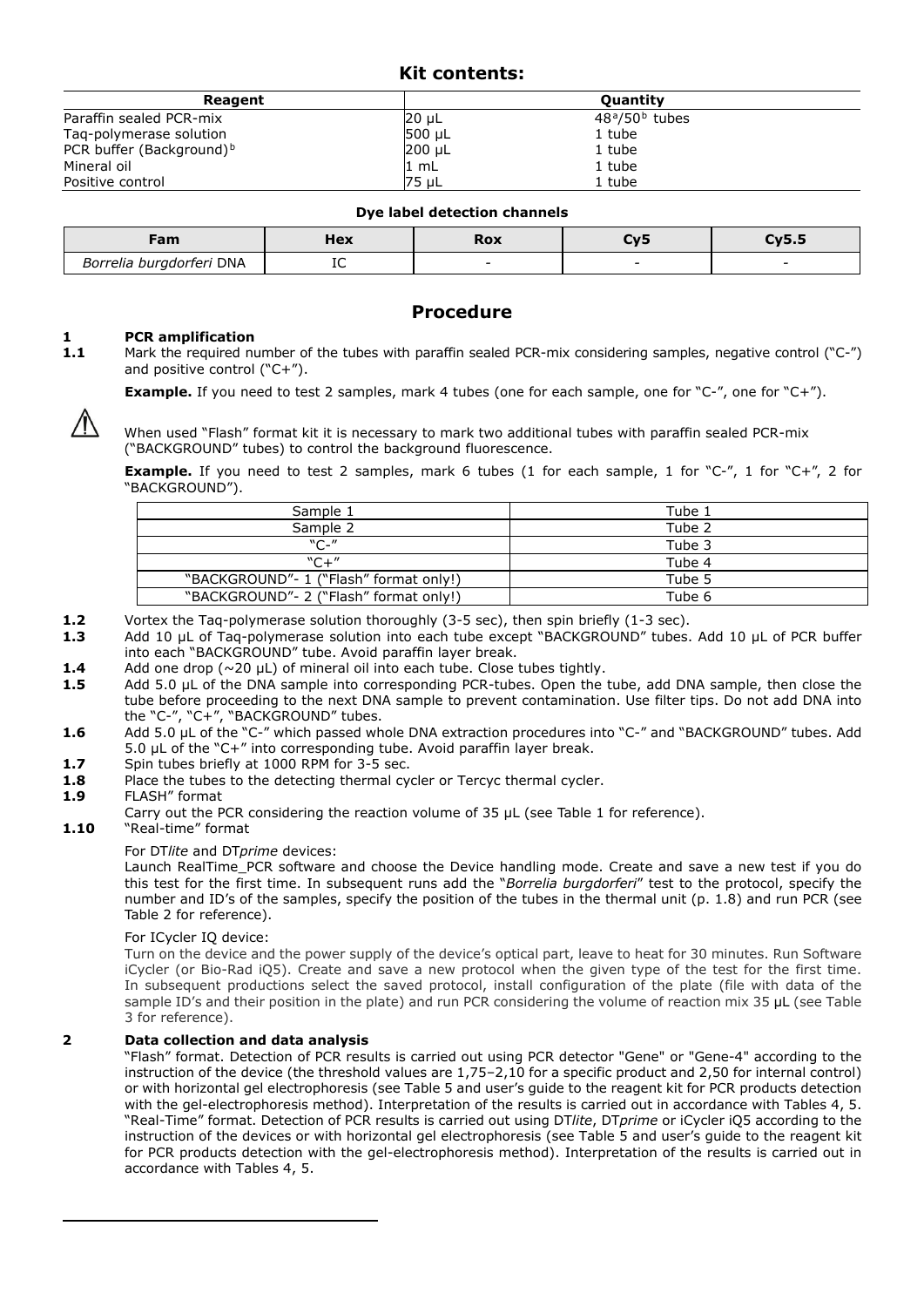Table 1.

"Flash" format. Tercyc cycling program. «Precision active regulation» operational algorithm

| $No$ of        |                 | For thermal cyclers with active regulation |      |                  |
|----------------|-----------------|--------------------------------------------|------|------------------|
| block          | Temperature, °C |                                            | Time | Number of cycles |
|                |                 | min                                        | sek  |                  |
|                | 94.0            |                                            | 30   |                  |
|                |                 |                                            |      |                  |
|                | 94.0            | $\Omega$                                   | 5    |                  |
| $\overline{2}$ | 64.0            |                                            |      | 5                |
|                | 67.0            | 0                                          | 5.   |                  |
|                |                 |                                            |      |                  |
|                | 94.0            | U                                          |      |                  |
| 3              | 64.0            |                                            |      | 40               |
|                | 67.0            | $\Omega$                                   | 5.   |                  |
|                |                 |                                            |      |                  |
| 4              | 10.0            | $\cdots$                                   |      | Storage          |

 $\mathcal{N}$ 

When working with Flash PCR detection Kits once prepared and amplified "BACKGROUND" tubes may be used many times at each PCR results detection with reaction tubes from the same lot. "BACKGROUND" tubes can be stored between 2 and 8 °C and out of light for 1 month. During the detection procedure "BACKGROUND" tubes must be room temperature (between 18 and 25 °С), for that take out them from refrigerator 1 hour before detection.

Table 2.

"Real-Time" format. DT*lite* and DT*prime* cycling program.

| Nº of<br>block | Temperature, °C | min         | sec      | Number of cycles | Optical data<br>collection mode | Type of block |  |
|----------------|-----------------|-------------|----------|------------------|---------------------------------|---------------|--|
| $\mathbf{1}$   | 80.0            | $\mathbf 0$ | 30       | 1                |                                 |               |  |
|                | 94.0            | 1           | 30       |                  |                                 | Cycle         |  |
|                |                 |             |          |                  |                                 |               |  |
| $\overline{2}$ | 94.0            | $\mathbf 0$ | 30       | 5                |                                 | Cycle         |  |
|                | 64.0            | $\mathbf 0$ | 15       |                  |                                 |               |  |
|                |                 |             |          |                  |                                 |               |  |
| 3              | 94.0            | $\mathbf 0$ | 10       | 45               |                                 | Cycle         |  |
|                | 64.0            | $\mathbf 0$ | 15       |                  |                                 |               |  |
|                |                 |             |          |                  |                                 |               |  |
| 4              | 94.0            | $\mathbf 0$ | 5        |                  |                                 | Cycle         |  |
|                |                 |             |          |                  |                                 |               |  |
| 5              | 10.0            | $\cdots$    | $\cdots$ | Storage          |                                 | Storage       |  |

Table 3.

#### "Real-Time" format. iCycler iQ (Bio-Rad Laboratories) cycling program.

| Cycle                                               | Repeats        | Step           | Dwell Time        | Setpoint, °C | PCR/Melt Data Acquisition |
|-----------------------------------------------------|----------------|----------------|-------------------|--------------|---------------------------|
| Well dynamic factor readout program (dynamicwf.tmo) |                |                |                   |              |                           |
| $\mathbf{1}$                                        |                |                | 1 min             | 80           |                           |
|                                                     | $\mathbf{1}$   | $\overline{2}$ | 1 min 30 sec      | 94           |                           |
|                                                     |                |                |                   |              |                           |
| $\overline{2}$                                      | 5              |                | 30 sec            | 94           |                           |
|                                                     |                | 2              | 45 sec            | 64           |                           |
|                                                     |                |                |                   |              |                           |
| 3                                                   | $\overline{2}$ |                | 30 sec            | 80           | Real-Time                 |
| PCR program                                         |                |                |                   |              |                           |
|                                                     | 45<br>4        |                | 10 <sub>sec</sub> | 94           |                           |
|                                                     |                | $\overline{2}$ | 45 sec            | 64           | Real-Time                 |
|                                                     |                |                |                   |              |                           |
| 5                                                   |                |                |                   | 10           | Storage                   |